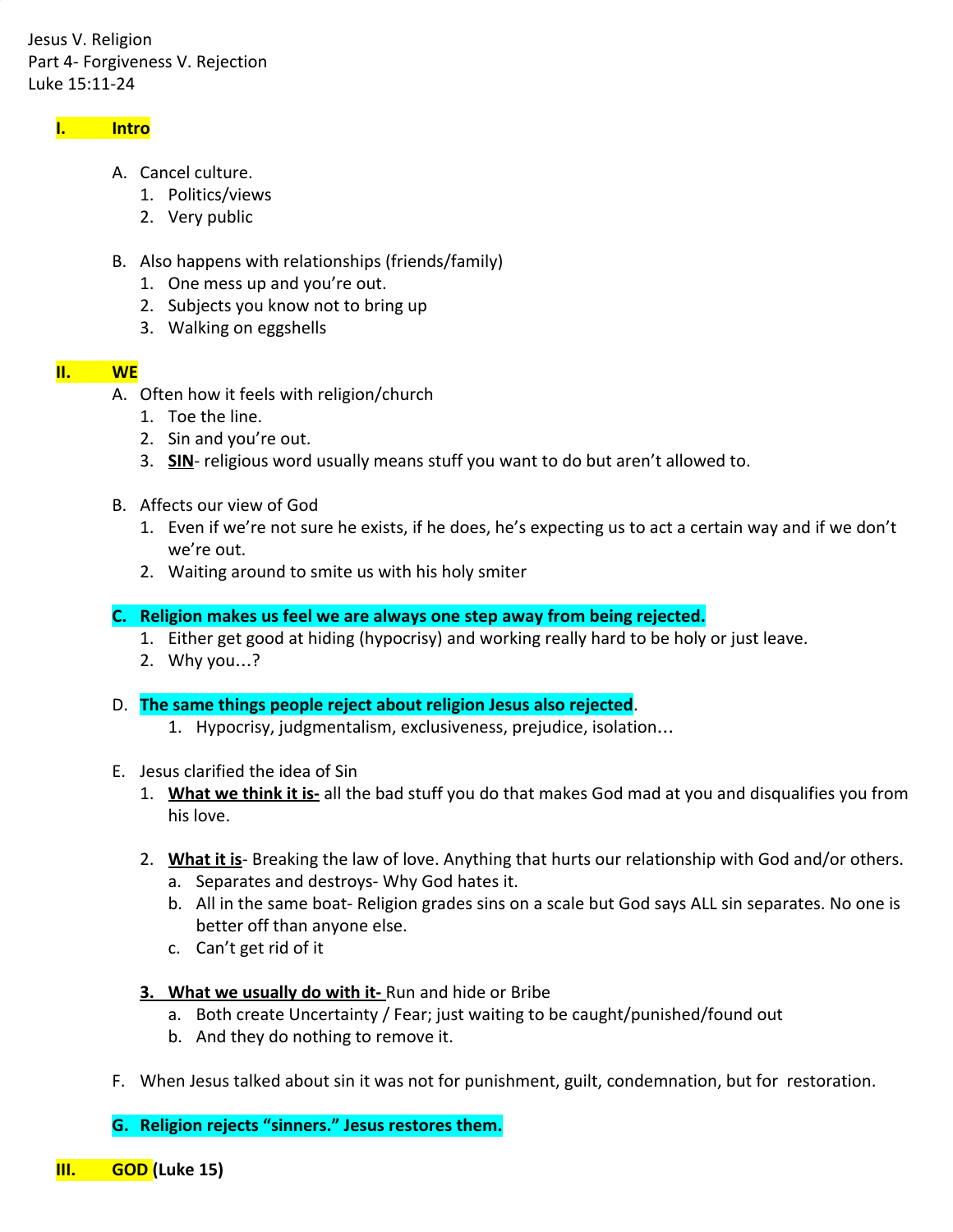- A. Background of Luke
- B. V. 1-2 Tax collectors and other notorious sinners often came to listen to Jesus teach. This made the Pharisees and teachers of religious law complain that he was associating with such sinful people—even eating with them!
	- 1. Two groups of people that didn't understand God or sin
	- 2. Tax collectors thought they were rejected and unworthy of God's love... Felt they needed to Run and Hide
		- a. Why?
	- 3. That's what the Pharisees had told them( Might be what religion has told you!).
		- a. Pharisees thought they were close to God b/c they acted holy and religious... **Bribe**. Behave well and God will like me; behave even better and God will like me even better
- C. So to set things straight Jesus told a few stories of lost things… sheep and coin… then one more about a father and son.
	- 1. Let me pause for a second b/c this is really import Probably clearest story about who God is. If you left the church in the past for any reason because of who God was made out to be, or are in a stage of curiosity about God, pay close attention! The key question here is- what is God REALLY like?
	- 2. My opinion… one of the most important Jesus told
- D.  $V. 11-12$  To illustrate the point further, Jesus told them this story: "A man had two sons. The younger son told his father, 'I want my share of your estate now before you die.' So his father agreed to divide his wealth between his sons.
	- 1. You just won't die!
	- 2. Very evil for that culture based on family, honor…
	- 3. Always someone who represents God and someone represents us
	- 4. Story not about son but about father. Focus on what the Dad does here...

# E. Paraphrase v. 13-16

- 1. Leaves
- 2. Loving father lets him make his own choices. Doesn't force him to stay.
- 3. Son squanders, suffers.
- 4. Running
- F. **V. 17-19** "When he finally came to his senses, he said to himself, 'At home even the hired servants have food enough to spare, and here I am dying of hunger! I will go home to my father and say, "Father, I have sinned against both heaven and you, and I am no longer worthy of being called your son. Please take me on as a hired servant."'
	- 1. Came to his senses… not messed up or mistakes, SIN. Broke the law of love and hoped he could do something to fix it.
		- a. Separated from father, self, others. That's what sin does and that's where he was.
		- b. First step to restoration is admitting there's separation.
	- 2. "Not worthy"- Truth is he's right.
	- 3. Done running and hiding… Gonna go try to make a deal (bribe) to get back in.
	- 4. Maybe he can appease his father's anger by groveling?
	- 5. Didn't know his father very well.
	- 6. Many of us are in the same position with our heavenly father.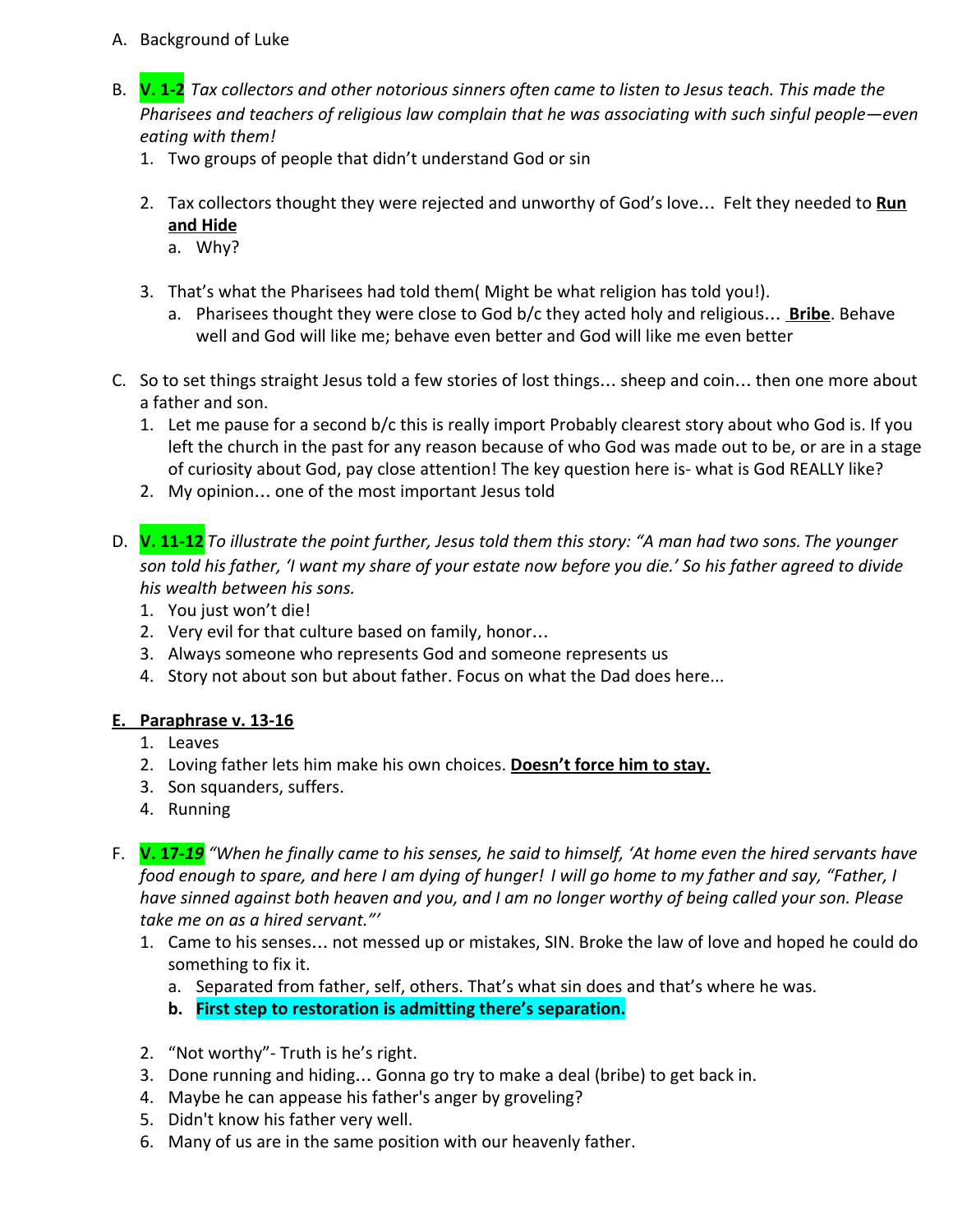- G. V. 20a "So he returned home to his father. [Probably rehearsing his speech] And while he was still a long way off, his father saw him coming.
	- 1. A lot in this… by now Jesus' audience is catching on that God is father and we are son.
	- 2. Father saw him A LONG WAY OFF… constantly scanning the horizon waiting for him.
	- 3. So he could tell his son off? "I told you so…"
	- 4. Get his money back?
	- 5. The religious people in your past/life… how would you expect them to react?
	- 6. Your parents?
	- 7. Expect God to react?
	- 8. If this were your child how would you react?
	- 9. Building the tension… what is the father going to do? Twist ending! Not what anyone expected.
- H. **V. 20b** Filled with love and compassion, he ran to his son, embraced him, and kissed him
	- 1. Had never given up hope… Eagerly waiting to be reunited… Here's a beautiful and important truth about who God is...
	- 2. God has never and will never give up on you.
	- 3. FILLED- No room for anything e lse.
	- 4. RAN to close the gap
	- 5. Embraced and Kissed--- had the son done anything to make amends yet?
- I. **V. 21** [Starts his speech] His son said to him, 'Father, I have sinned [again admitted separation] against both heaven and you, and I am no longer worthy of being called your son [both knew he was right].' BUT….
- J. **V. 22-24** "But his father said to the servants [Cuts him off mid-sentence], 'Quick! Bring the finest robe in the house and put it on him. Get a ring for his finger and sandals for his feet. And kill the calf we have been fattening. We must celebrate with a feast, for this son of mine was dead and has now returned to life. He was lost, but now he is found.' So the party began. [Love that]
	- 1. Father- "I don't care what's happened…I AM sorry you had to go through that, BUT you're here now… here's the best of everything I have… You never stopped being my son."
	- 2. Doesn't make the son earn his place back—'work for two years then we'll see'
	- 3. No Guilt trip… "Do you know what this has done to your mother?!"
	- 4. Doesn't make him confess all his failures to the village
	- 5. Doesn't make him pay him back
	- 6. Son turned and the relationship is immediately healed.
	- 7. Father instantly and completely gives the son the one and only thing that heals broken relationships… FORGIVENESS.
	- 8. Don't we all wish we had fathers like that? Maybe yours way, maybe not… your heavenly father always is!
	- 9. The only thing that restores relationships is Forgiveness.
	- 10. 1 John 1:9 If we confess our sins to him, he is faithful and just to forgive us our sins and to cleanse us from all wickedness.

# K. Hope you see the point... There's a BIG difference between who God isn't and who God is

- 1. Isn't:
	- a. Our Heavenly Father isn't standing around judging, waiting to smite us, to say I told you so…
	- b. Hasn't rejected you, written you off, canceled you
- 2. Is
- a. He is ready to run to you… whole point of Jesus…
	- a. Picture of God he wants us to have
	- b. God coming to us to offer forgiveness.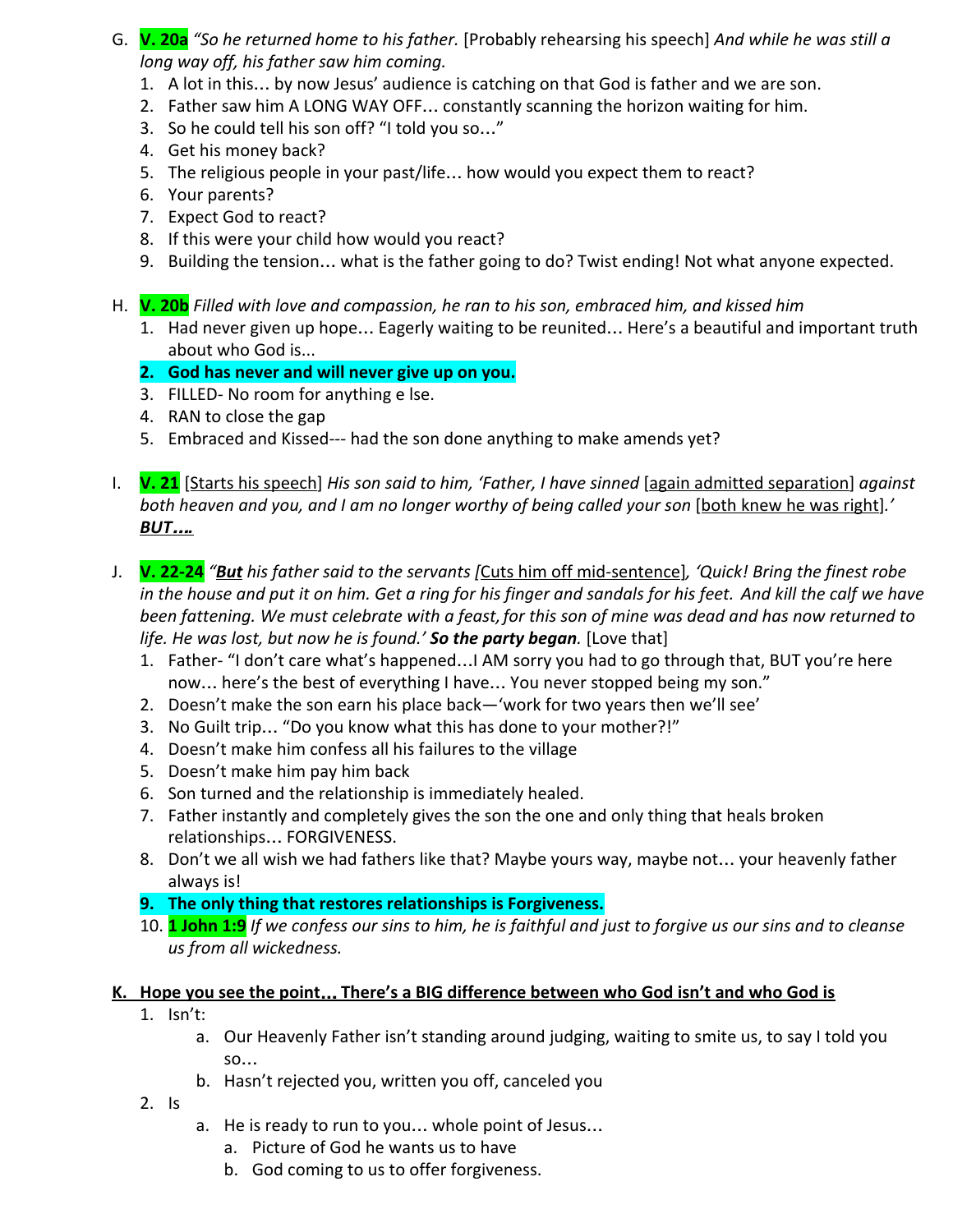- c. Came from heaven to earth showed us who God really is and then demonstrated it by dying for our forgiveness.
- d. More Next Episode
- 3. Doesn't require anything but for us to realize the truth that we have been separating ourselves… admit we've sinned and then **accept** his forgiveness.
- 4. There is nothing in your past, present, or future that disqualifies you from God's immediate acceptance and forgiveness.

### IV. WE

- A. Religion says once you've sinned you're out… and it's a long, difficult (sometimes impossible) road to get back in.
- B. Jesus says… "God loves you and is eagerly waiting for you to come back to him."
	- 1. He's not waiting to judge… He is eagerly looking for you, full of love and compassion… ready to sprint to you the second you call to him."
	- 2. Removed every barrier, paved the road…
	- 3. The only thing in our way is us… ADMIT and ACCEPT
	- 4. Doesn't force us… loving father lets us make our own choices.
- C. Religious response- Too easy! Freedom to sin all the time...
	- 1. Do you think that son would think like that?
	- 2. Do you think he'd try to find ways around what his father wants for him? Loopholes?
	- 3. NO! He's living a life of thankfulness to his father… doing what the father wishes b/c he knows his father cares for him and he trusts his father. He has truly experienced the fullness of his father's love.
	- 4. And to everyone who is willing to listen he tells them how amazing his father is.
	- 5. No shame… if his father forgave and accepted him what is there to be ashamed of? What is there to hide?
	- 6. AND… when someone wrongs that son… do you think he holds it over THEIR head?
	- 7. Or is he quick to forgive and restore the way his father did for him?

# D. Offer for you to admit and accept

- 1. Be done with hiding.
- 2. Be done with bribing
- 3. He's waiting to run to you.
- 4. Won't force it on you.
- 5. It's your choice.
- 6. Never been a point in your life...

# E. Have accepted…

- 1. Trust him. Don't have to hide or bribe anymore.
- 2. AND B/c of the forgiveness we have received we are free to give it to everyone else.
- 3. Those who have wronged u s
- 4. Share the forgiveness available to everyone.
- 5. Experiencing forgiveness empowers you to offer forgiveness.
- F. Challenge- Read Luke 15